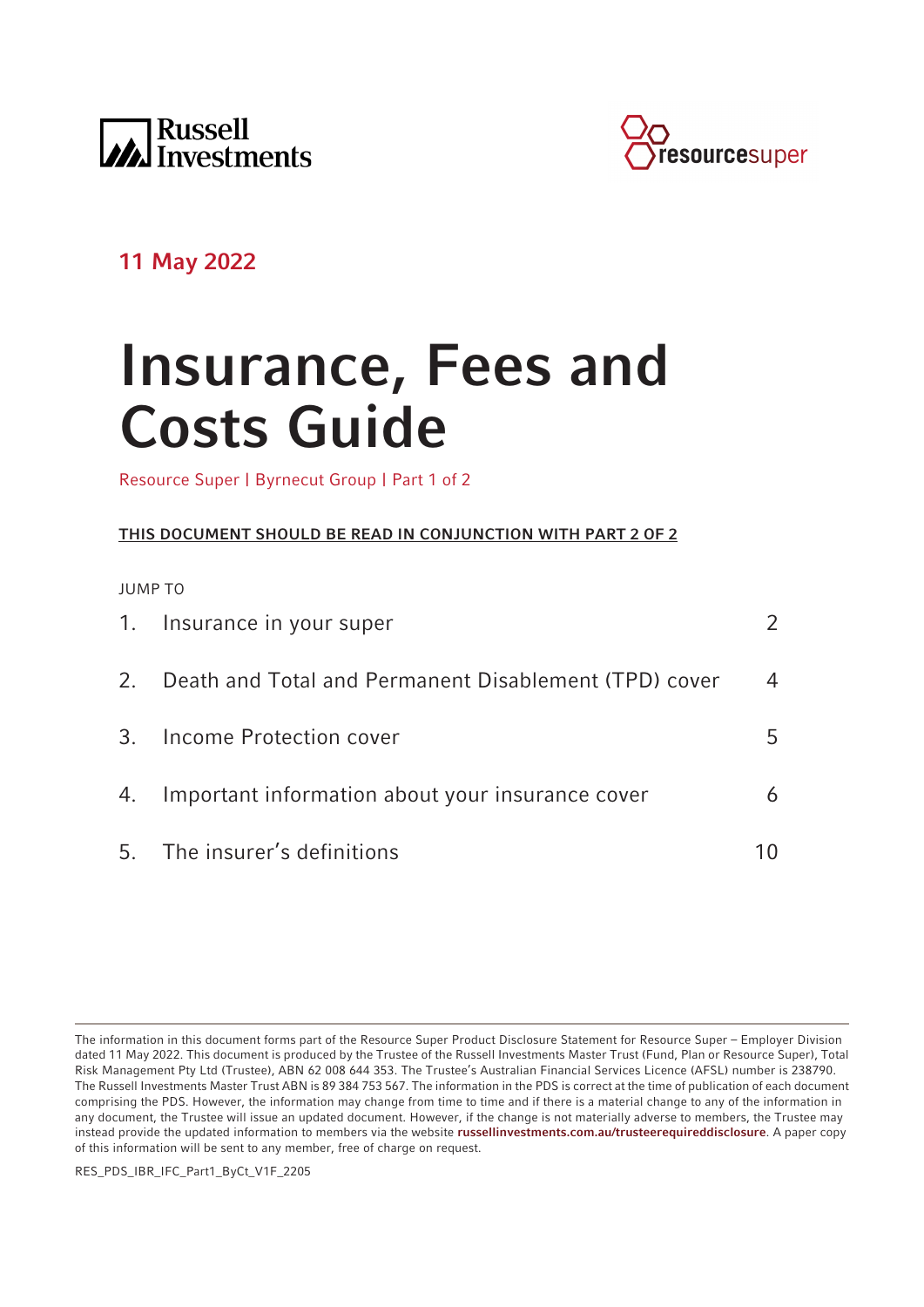# <span id="page-1-0"></span>**1. Insurance in your super**

#### **The following insurance information is incorporated into section 8 of the Product Disclosure Statement (PDS):**

It is important that you understand any eligibility and other conditions attached to your insurance. If you have any questions, you should contact the Plan. If you are eligible for insurance cover and you make a claim for a disablement benefit, the Trustee of Russell Investments Master Trust and the insurer will determine whether you meet the relevant definition (as set out in this document) to receive an insured disablement benefit. Similarly, in the event of your death, the Trustee will determine who should receive your death benefit (unless you have a valid binding death benefit nomination).

If you are a new member and your employer does not pay your insurance fees, your cover will not be provided automatically until you are at least age 25 and have a balance of \$6,000. Cover will be restricted to 'Limited Cover' for a period of at least 12 months and 30 days. 'Limited Cover' will apply until you are 'Active Employment' for 30 consecutive days following the end of the 12 month period from the commencement of cover, after which full cover will commence.

However, if you want insurance cover before then, you can opt in for cover. If your account balance is sufficient to meet at least one months' insurance fees and a Superannuation Guarantee (SG) contribution has been received for you within 120 days of commencing employment, your cover will commence effective the date your opt in is received.

- > If you opt in for cover within 60 days of joining the Fund, cover will be restricted to 'Limited Cover' until you are in 'Active Employment' for 30 consecutive days after which full cover will commence.
- If you opt in for cover outside 60 days of joining the Fund, cover will be restricted to 'Limited Cover' for a period of at least  $\overline{\mathbf{y}}$ 12 months and 30 days. 'Limited Cover' will apply until you are in 'Active Employment' for 30 consecutive days following the end of the 12 month period from the commencement of cover, after which full cover will commence.

To opt in to insurance, please log on to your online account or complete and return the Insurance Opt-in Form (available on our website or call us for a copy).

'Limited Cover' means an insured benefit will only be paid if the illness or injury first became apparent after your cover started. 'Active employment' means you are capable of performing your work full time without restriction. For further information on these terms please refer to the Insurer's definition section of this document.

For more information on Automatic cover refer to Insurance, Fees and Costs Guide Part 2.

#### **Related party payments and insurance fees**

Where you pay for insurance cover, insurance fees are deducted from your account balance. An insurance fee is made up of two components:

- the premium paid to the insurer; and
- an insurance processing fee that is paid to a related party of the Trustee called Russell Investments Employee Benefits Pty Ltd.

Throughout this document references to insurance fees are references to the sum of these two components.

#### **Payment of insurance fees**

Insurance fees for insurance cover are deducted from your account on the last Friday of each month. If your account balance becomes insufficient to meet the cost of your insurance, the insurance cover relating to those fees will be cancelled within that month.

It is important to note that the insurance fees are calculated based on the number of weeks within the month, so the amount of fees and the payment period date will vary from month to month. For example:

- > The insurance fees for June are calculated and deducted on 29 June (last Friday of the month).
- The insurance fee amount is \$10 and the balance is \$7.
- The insurance payment period is 26 May 29 June.  $\mathbf{S}$
- Cover will be cancelled from the second day of that insurance payment period, which will be 27 May.  $\mathbf{S}$

Where you have Death & TPD cover and Income Protection cover, and your balance becomes insufficient to pay all insurance fees, your Income Protection cover will be cancelled first.

**It is your responsibility to maintain the minimum balance within the Fund if you want to retain your insurance benefits.**

# **Opting-in for insurance cover**

If you transferred from another division it is important to note that any previous advice to opt-in for Insurance cover, will be transferred to Resource Super – General. Please ensure you go online and update your details.

There are three ways to keep your insurance cover in this account:

- Go to **[russellinvestments.com.au/super](https://russellinvestments.com.au/super)**, log in and visit your Personal Details page. Under the Insurance Retention section, click to update and elect to retain your insurance cover.
- Complete an Insurance Opt-in Form and return it to us. Call us for a copy.
- Ensure that your account balance reaches and remains at \$6,000 or more by either contributing to your account or rolling over an amount from another account.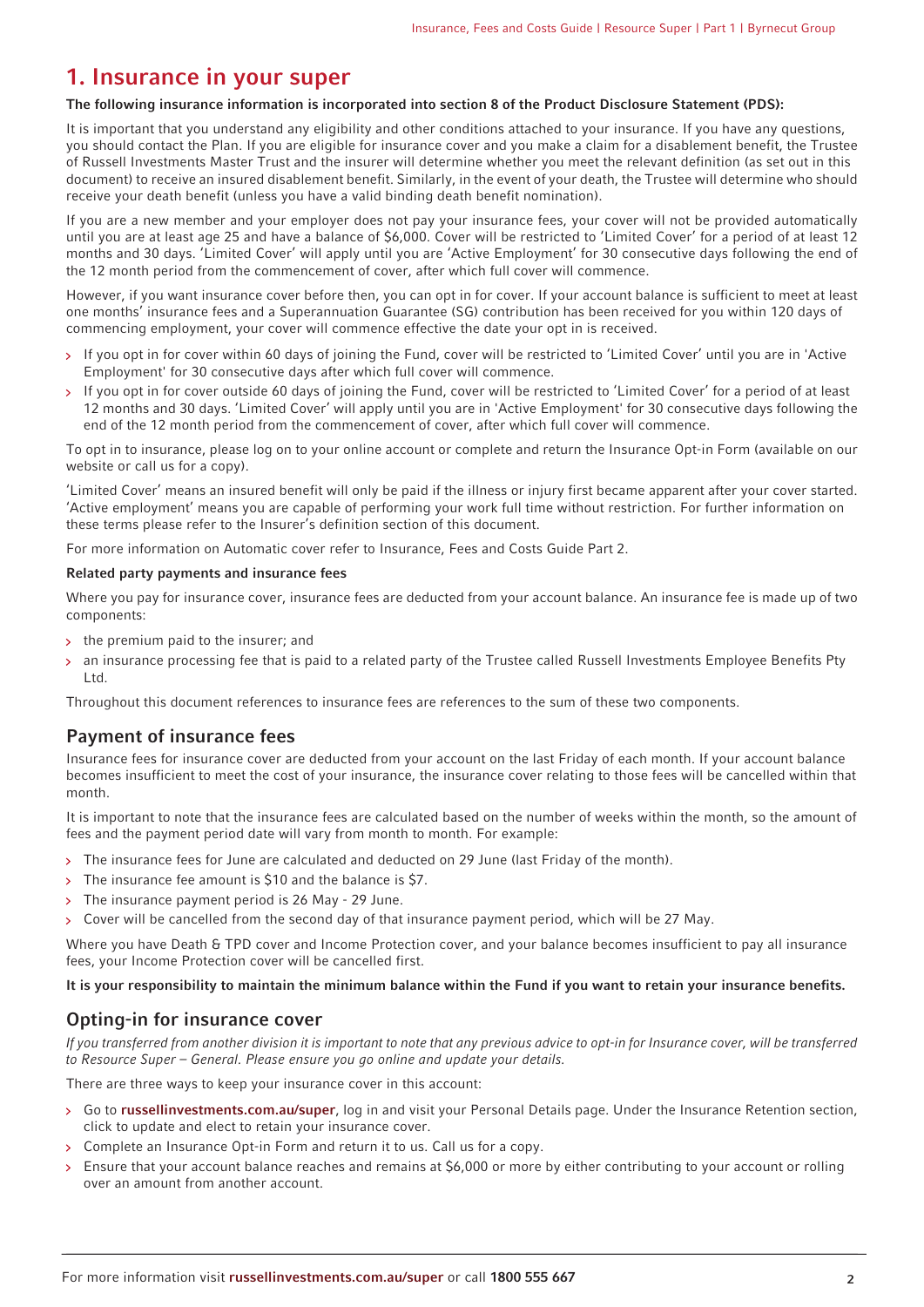Visit **[russellinvestments.com.au/contribute](https://russellinvestments.com.au/contribute)** to find out how to add to your account and **[russellinvestments.com.au/combine](https://russellinvestments.com.au/combine)** to consolidate any other accounts you have into your account.

## **Change or cancel insurance cover**

You can change, reduce or cancel the amount of your insured cover at any time by by sending us a completed Insurance Form. To cancel insurance only, you can log on to your account and select insurance.

The effective date of your cancellation will be the date your cancellation request is processed. We will confirm receipt of your instructions in writing and advise you of the date your insurance cover and any applicable insurance fees will be reduced or cancelled.

You will not be able to make a claim for insurance benefits for events or conditions that arise after your cover is cancelled. If you are replacing your insurance cover with alternative cover, you should not cancel your insurance cover until the replacement cover is in place. If you cancel or reduce your insurance cover, you will need to go through the underwriting process to have your insurance cover increased or reinstated subject to the insurer's approval.

Please note that:

- if you cancel insurance cover you may be required to cancel Death & TPD cover at the same time;
- your TPD cover can never be higher than your death cover; and
- if you opt out and your insurance fees for your automatic cover are currently paid by your employer, these insurance fees are not then payable to your account, nor is the employer liable to pay for insurance cover in another superannuation fund on your behalf.

## **Occupational Categories**

Occupational Categories are not applied to Byrnecut members. When you leave your employer and are transferred to Resource Super – General, Occupational Categories will apply, please refer to the 'What happens when you leave your employer?' section for more information.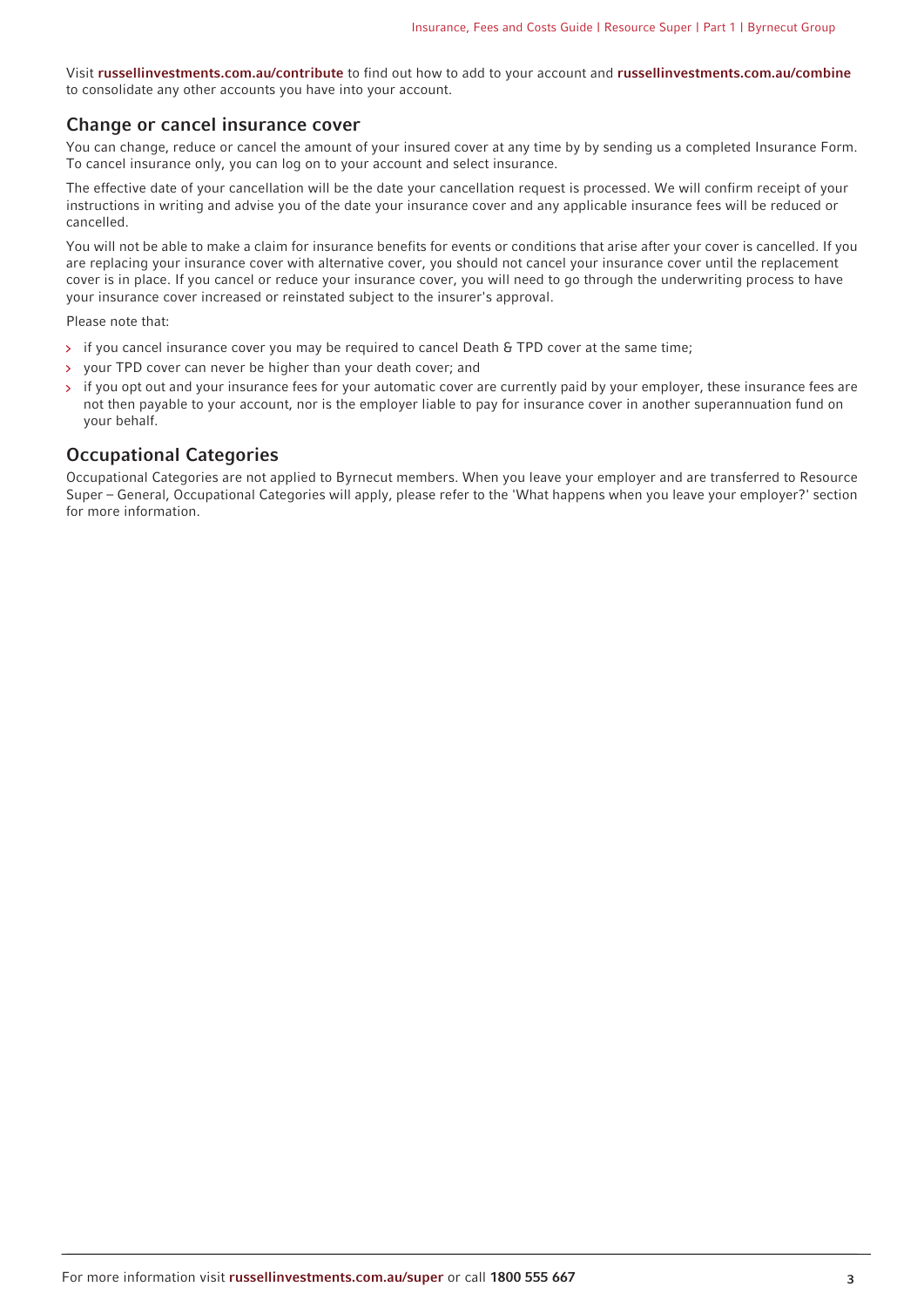# <span id="page-3-0"></span>**2. Death and Total and Permanent Disablement (TPD) cover**

**In this section, 'automatic' cover and benefits refer to the insurance cover and related benefits which apply automatically (i.e. without your taking any action).**

#### **For full details of your specific insurance arrangements, please refer to Part 2 of the Insurance, Fees and Costs Guide.**

You will receive automatic Death and TPD insurance cover, provided:

- You are aged between 25 and 64 and you have an account balance over \$6,000; and
- You have joined the Plan within 120 days of starting work with your employer; and  $\overline{\mathbf{y}}$
- You are either an 'Australian Resident' or 'Temporary Australian Resident' (as defined by the insurer) ; and  $\overline{\phantom{a}}$
- Resource Super is your employer's default fund under Superannuation Guarantee Legislation.

If you choose to join the Plan at a later date, you may be asked to provide health evidence to the Plan's insurer to be covered for full insurance and benefits.

If you are a new member, your cover will not be provided automatically until you are at least age 25 and have a balance of \$6,000. Cover will be restricted to 'Limited Cover' for a period of at least 12 months and 30 days. 'Limited Cover' will apply until you are in 'Active Employment' for 30 consecutive days following the end of the 12 month period from the commencement of cover, after which full cover will commence.

However, if you want insurance cover before then, you can opt in for cover. If your account balance is sufficient to meet at least one months' insurance fees and a Superannuation Guarantee (SG) contribution has been received for you within 120 days of commencing employment, your cover will commence effective the date your opt in is received.

- If you opt in for cover within 60 days of joining the Fund, cover will be restricted to 'Limited Cover' until you are in 'Active  $\mathbf{S}$ Employment' for 30 consecutive days after which full cover will commence.
- > If you opt in for cover outside 60 days of joining the Fund, cover will be restricted to 'Limited Cover' for a period of at least 12 months and 30 days. 'Limited Cover' will apply until you are in 'Active Employment' for 30 consecutive days following the end of the 12 month period from the commencement of cover, after which full cover will commence.

Your Death and Total and Permanent Disablement (TPD) benefits are the balance of your account plus any insurance cover you have within the Plan. 'Limited Cover' means an insured benefit will only be paid if the illness or injury first became apparent after your cover started. 'Active employment' means you are capable of performing your work full time without restriction. For further information on these terms please refer to the Insurer's definition section of this document.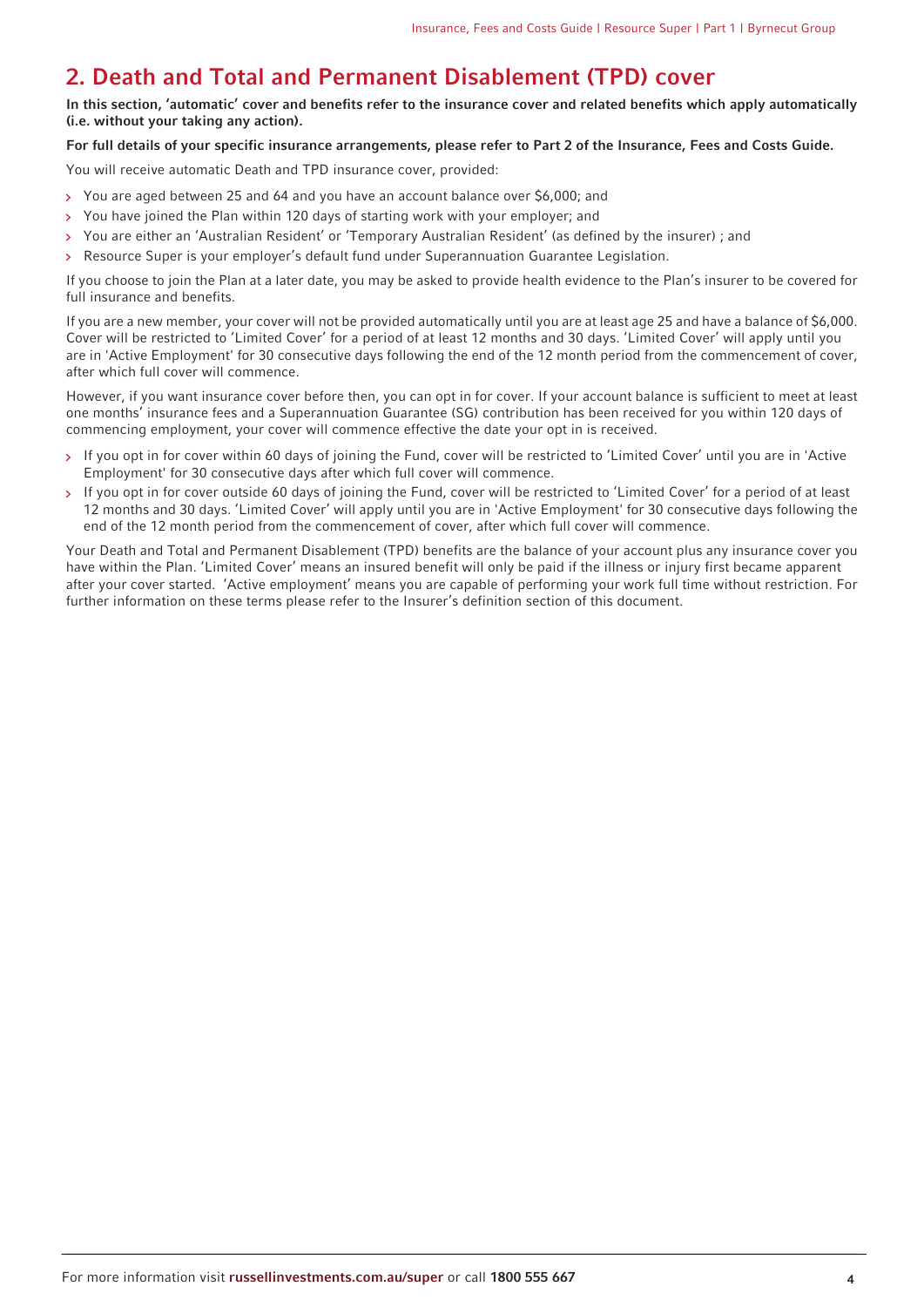# <span id="page-4-0"></span>**3. Income Protection cover**

#### **For full details of your specific insurance arrangements, please refer to Part 2 of the Insurance, Fees and Costs Guide.**

If you become Totally (but temporarily) Disabled, you may be eligible for an insured Income Protection Benefit (also referred to as a Total & Temporary Disablement benefit), and you will receive automatic Income Protection insurance cover, provided:

- You are aged between 25 and 64 and you have an account balance over \$6,000;  $\rightarrow$
- You have joined the Plan and received an employer contribution within 120 days of starting work with your employer;
- You are either an 'Australian Resident' or 'a holder of a temporary work visa' (as defined by the insurer);
- You are a permanent employee (fixed term contract or casual employees are not eligible for Income Protection cover) who works at least 15 hours per week; and
- Resource Super is your employer's default fund under Superannuation Guarantee Legislation.

If you choose to join the Plan at a later date, you may be asked to provide health evidence to the Plan's insurer to be covered for full insurance and benefits.

If you are a new member, your cover will not be provided automatically until you are at least age 25 and have a balance of \$6,000. Cover will be restricted to 'Limited Cover' for a period of at least 12 months and 30 days. 'Limited Cover' will apply until you are in 'Active Employment' for 30 consecutive days following the end of the 12 month period from the commencement of cover, after which full cover will commence.

However, if you want insurance cover before then, you can opt in for cover. If your account balance is sufficient to meet at least one months' insurance fees and a Superannuation Guarantee (SG) contribution has been received for you within 120 days of commencing employment, your cover will commence effective the date your opt in is received.

- If you opt in for cover within 60 days of joining the Fund, cover will be restricted to 'Limited Cover' until you are in 'Active  $\overline{\phantom{1}}$ Employment' for 30 consecutive days after which full cover will commence.
- If you opt in for cover outside 60 days of joining the Fund, cover will be restricted to 'Limited Cover' for a period of at least  $\overline{\mathbf{y}}$ 12 months and 30 days. 'Limited Cover' will apply until you are in 'Active Employment' for 30 consecutive days following the end of the 12 month period from the commencement of cover, after which full cover will commence.

You may be eligible for an Income Protection benefit if you satisfy the insurer's definition of 'Total Disability' or 'Partial Disability'. Where payable, your Income Protection benefit is generally 75% of your 'Salary' (as defined by the insurer) , capped at a maximum of \$30,000 per month. Please refer to 'The insurer's definitions' section for definitions of 'Total Disability' and 'Partial Disability'.

Any benefit payment is subject to the terms and conditions in the insurance policy.

If you qualify for an Income Protection benefit, your payments will accrue once you have been away from work for the 'Waiting Period' (refer to Part 2 of the Insurance, Fees and Costs Guide) and have been assessed by the insurer and Trustee as being 'Totally Disabled'. However, as the payments are payable monthly in arrears, the first payment will not be made any earlier than a month after the end of the 'Waiting Period'. You may receive monthly income payments for a specific period determined by your employer (refer to Part 2 of the Insurance, Fees and Costs Guide), provided you continue to meet the insurer's Disability definitions.

Your Income Protection benefit will be based on the latest salary advised to the Plan and accepted by the insurer. When there is an increase to your salary, your corresponding insured amount will be automatically accepted up to a certain limit set by the insurer. Any new or update to the insured amount above this limit is subject to the insurer's approval, and you may be required to provide health evidence.

Payments may be reduced by income received from other sources, including but not limited to workers' compensation, statutory compensation, pension, social security or similar schemes, any other income protection policies or any income benefits received from a superannuation fund (in respect of disability) and any paid sick leave entitlements.

An Income Protection benefit may continue to be paid if you gradually return to work if you remain 'Partially Disabled' (as defined by the insurer), with payments reduced to reflect income earned. Please see the definition of 'Partial Disablement' in 'The insurer's definitions' section of this guide.

The Income Protection benefit will stop if you no longer satisfy the definition of 'Totally Disabled or 'Partially Disabled", you die, you turn age 65 or you have been receiving the benefit for the maximum benefit period (refer to Part 2 of the Insurance, Fees and Costs Guide). Please note that if you die whilst receiving this disability benefit then the insurer will make a payment equal to 25% of the annual Total Disability Benefit. The maximum benefit on death is \$30,000.

The recurrence of a disability within 6 months of ceasing to be 'Totally Disabled' or 'Partially Disabled' will generally be considered to be the continuation of a prior claim and not a new claim. This means that a new 'Waiting Period' will not apply before your benefits can restart. Insurance fees for Income Protection depend on your age, your Occupational Category and the amount of your cover.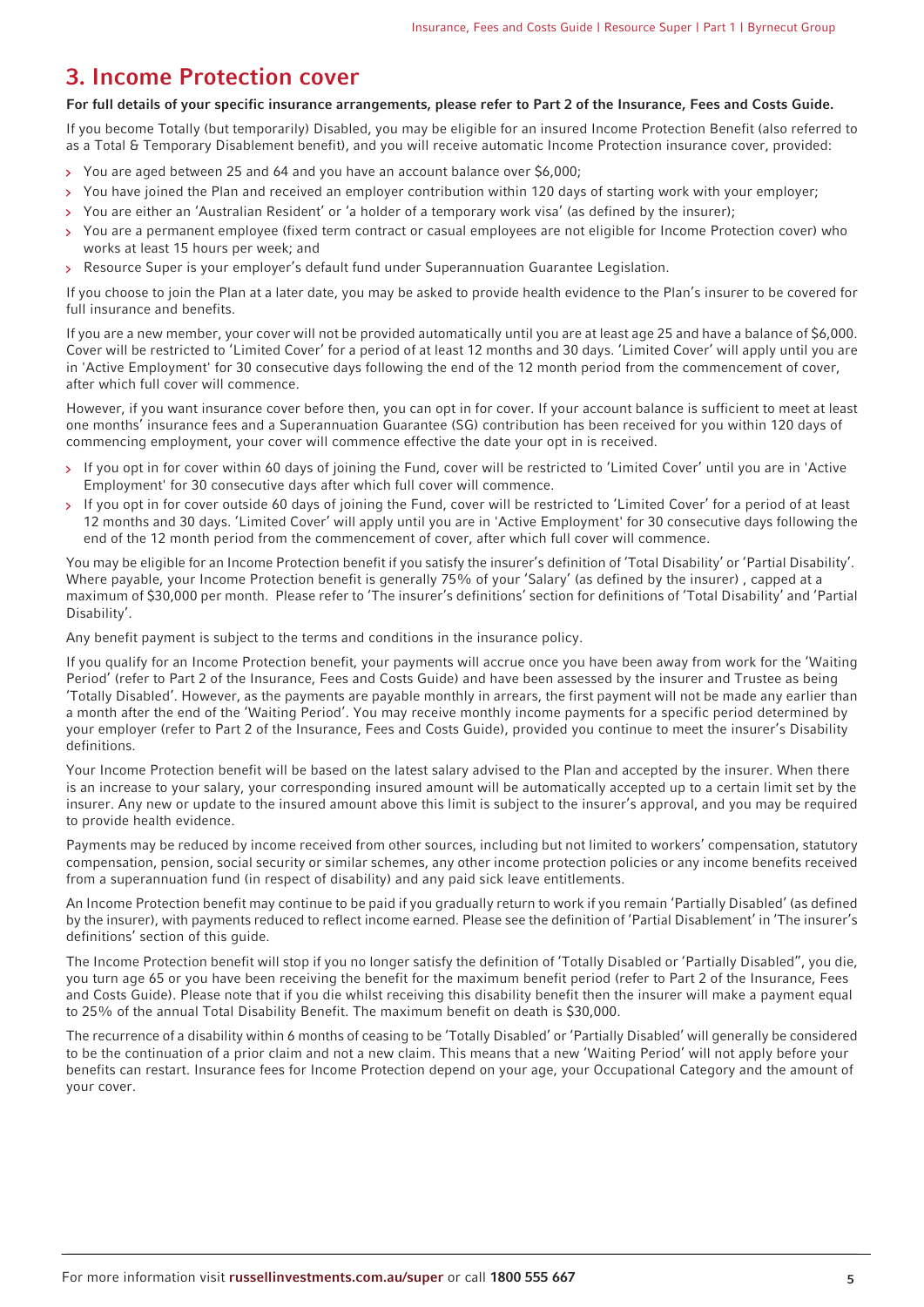# <span id="page-5-0"></span>**4. Important information about your insurance cover**

# **Life Events cover**

If your personal or financial situation changes, then you may need to change your insurance. Marriage, divorce, having children or buying or renovating a home are all reasons to review your insurance cover.

With Life Events Cover, you can increase your Death Only or Death and TPD cover up to certain limits by completing an Application Form and providing some documentary evidence of the change in your life.

If you already have insurance with the Plan, you can apply to increase your Death Only or Death and TPD cover within 60 days of the following:

- you get married or divorced;
- you have a child or adopt a child;  $\mathbf{S}$
- you take out a new mortgage on your primary residence.  $\mathbf{A}$

#### **Conditions**

- You must be in 'Active Employment' (as defined by the insurer) on the day the application to increase cover is received by  $\mathbf{S}$ the insurer, otherwise 'limited cover conditions' (as defined by the insurer) will apply to any increase in cover until your return to 'Active Employment' for 30 consecutive days.
- Any increase in cover cannot be higher than the lowest of \$200,000; 25% of the amount of a mortgage; or 25% of the automatic cover you already hold without underwriting at the date of the Life Event.
- You can apply for only one Life Event across the life of the policy.

As Life Events Cover is issued as Voluntary Cover, insurance fees for your Life Events Cover are the same as for Voluntary Cover.

## **Insurance cover while overseas**

If you are an 'Australian Resident' (as defined by the insurer) residing or temporarily employed outside Australia, your insured cover will continue provided your insurance fees continue to be paid. If you are not an 'Australian Resident' and are temporarily employed overseas (as defined by the insurer) your insured cover will continue for 90 days.

In the event of a claim for TPD, Terminal Illness or Income Protection benefit, the insurer may require you to return to Australia at your own expense for assessment of a claim. Payment of any benefit (except upon death) could be conditional on you returning to Australia for such an assessment. Please contact the Plan to obtain confirmation of the terms and conditions which will apply to your insurance arrangements before you go overseas.

When overseas an Income Protection insured benefit is subject to a maximum benefit payment period of 12 months.

# **Cover exclusions**

For all types of Death and TPD cover:

No benefit will be paid if your death, terminal illness or TPD is caused directly or indirectly by an act of war. An act of war includes (whether declared or not), revolution, invasion, rebellion or civil unrest. While acts of war are excluded, if you die while on service with the Australian Armed Forces Reserve, you will still be covered for Death and TPD.

For voluntary Death and TPD cover, reinstated Death and TPD cover, or cover subject to limited cover conditions:

No benefit will be paid if your death, terminal illness, TPD or interim accident cover is caused directly or indirectly by or attributed to:

- suicide or attempted suicide; or
- an intentional self-inflicted injury or infection; and  $\mathbf{A}$

this takes place within the first 13 months of the relevant cover starting, increasing or recommencing.

For Income Protection cover:

No benefit will be paid if your disability is directly or indirectly caused by or attributed to:

- > an act of war; or
- intentional self-inflicted injury or infection or attempted suicide, or
- normal and uncomplicated pregnancy, caesarean birth, threatened miscarriage, participating in in-vitro fertilization or other medically assisted fertilization techniques and normal discomforts of pregnancy, such as morning sickness, back ache, varicose veins, ankle swelling and bladder problems.

No benefit would be paid if making a payment would infringe any legislation in connection with health insurance.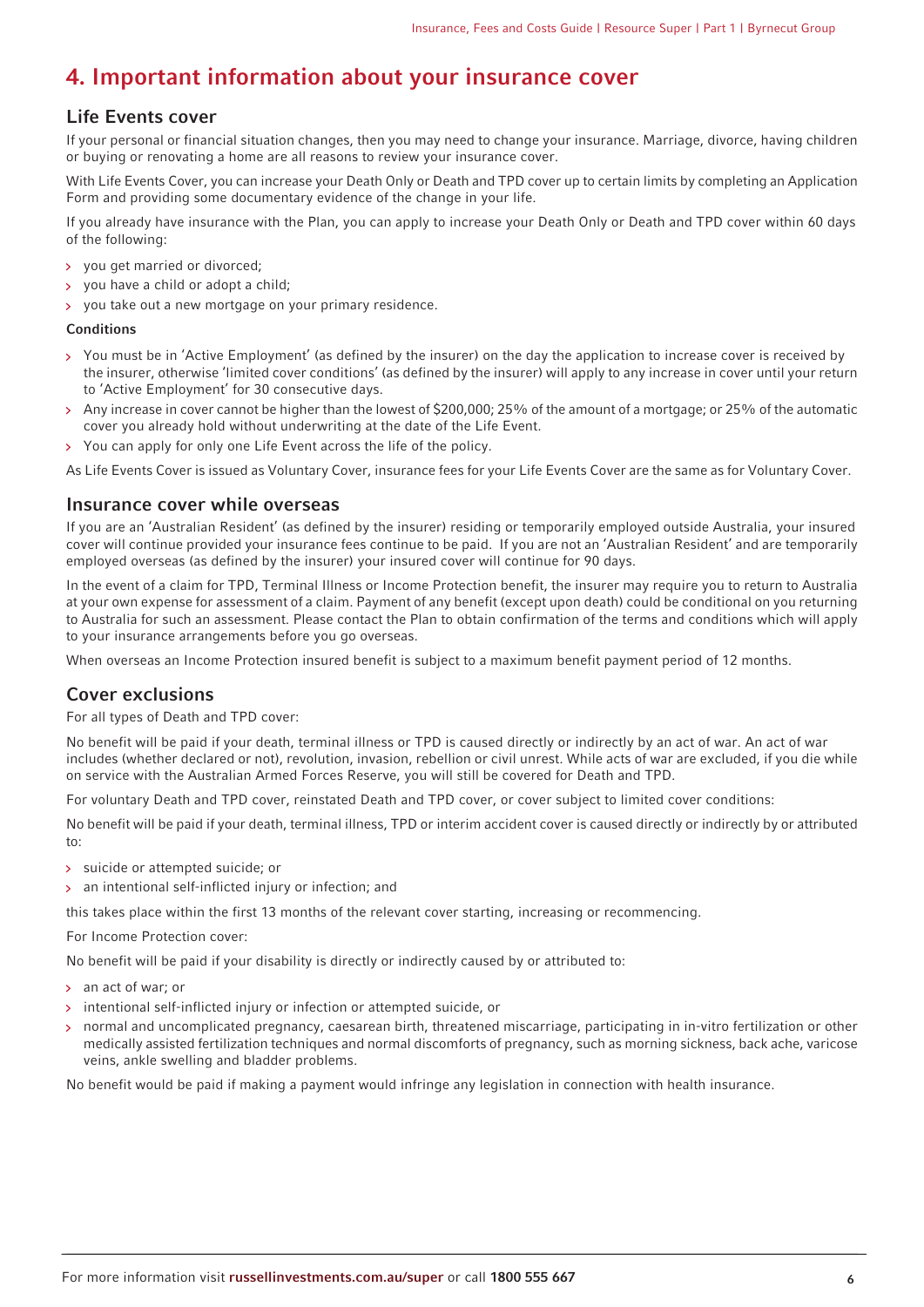#### Concurrent disabilities:

An Income Protection benefit is only payable for one disability at a time. If a benefit is payable for a particular illness or injury and you suffer an unrelated illness or injury which independently and concurrently renders you disabled, no separate disability benefit is payable. If the subsequent illness or injury becomes the sole condition causing disability, then that illness or injury will be treated as being "related" to the first illness or injury such that both periods of disability will be added together for the purposes of determining when the benefit period ends.

#### **Insurance cover when you are on leave without pay**

If you go on employer-approved leave without pay, your Death & TPD and/or Income Protection cover will continue for up to 24 months. The cover period can be extended subject to the insurer's approval prior to the expiry of the initial period. However, conditions will apply. Your insurance fees must continue to be paid during your leave.

## **Insurance cover for inactive accounts**

Government rules aim to protect low balance and inactive super accounts from being inappropriately eroded by fees and insurance premiums. If the Fund has not received an opt in to keep insurance and where your account has been inactive (meaning no contribution or rollover has been received in your account) for a continuous period of 16 months or more, your insurance will be cancelled. You will receive notice at 9, 12 and 15 months of inactivity allowing you to opt in.

## **What happens when you leave your employer?**

Your existing insurance cover may continue (without health evidence) under a different insurance arrangement in Resource Super – General. Where your cover continues, the amount of cover will not be less than when you were in Resource Super Byrnecut, but different terms and conditions may apply.

**Exceptions:** if you are under 25 years, have an account balance of less than \$6,000 and have not previously confirmed you wish to keep cover, insurance cover will not be transferred automatically when you join Resource Super – General. You will need to apply/opt in for cover.

#### **Insurance cover may continue in Resource Super – General**

When your employer notifies us (in writing) of the date of your termination of employment, we will set up an account for you in Resource Super – General. Subject to any opt-in requirements, your similar replacement cover in Resource Super – General may start from the day after you leave your employer from Resource Super Byrnecut, even though we are notified of your termination of employment later. This ensures you have no gap in insurance protection. However, it means that the first insurance fee deducted from your Resource Super – General account could be for multiple months of cover. You can cancel your insurance cover at any time using the Insurance Form and your cancellation will be effective from the date we process your request.

#### **Amount of similar replacement cover in Resource Super – General**

If your existing Death and TPD cover is a fixed dollar value then this may continue at the same dollar value. Otherwise, your replacement Death and TPD cover may be issued as the minimum whole number of Resource Super – General units of Death & TPD cover required to provide at least the same amount of cover you held in Resource Super Byrnecut on the last day of employment. This means you may receive at least the same level of Death & TPD cover at the date employment stops, however the value of each unit of cover in Resource Super – General will reduce with each birthday.

Upon transfer to Resource Super – General you will be assigned the occupation category of 'Heavy Blue Collar' if you were classified as a Mine Worker, and 'Blue Collar', if classified as anything else. You will be charged insurance fees based on the risk profile of your occupation category. The most expensive occupation category is 'Heavy Blue Collar, followed by 'Blue Collar', then 'White Collar' and finally 'Professional'. If you believe you may qualify for a different occupation category then you can apply to change your Occupational Category by completing an Insurance Form which is available online at **[russellinvestments.](https://russellinvestments.com.au/super) [com.au/super](https://russellinvestments.com.au/super)**. The request is subject to acceptance by the Plan's Insurer. For further details of occupation categories when you leave the employer please see Resource Super – General Part 2 of the Insurance, Fees and Costs Guide.

If you had no cover on the date of leaving your employer there will be no cover issued to you upon transfer to Resource Super – General. If you want cover, you will need to apply to the insurer and provide health evidence, and the insurer will decide whether to accept or decline your application.

If applicable, your replacement Income Protection cover (if any) will generally be the lower of:

- > The amount of your cover in Resource Super Byrnecut on your last day of employment, and
- > 75% of the last 'salary' advised by your employer to us.

The Waiting Period is 90 days with a Benefit Period of 2 years.

Please note that in Resource Super – General, the amount of your Income Protection cover will be capped and will not increase as your salary increases. If you wish to increase your Income Protection cover, you will need to apply for increased cover and provide evidence of your health to the insurer, who will assess your application and decide whether to accept or decline your application. If your salary reduces you can apply to reduce your insured cover.

The insurance fee for your Income Protection will be based on the salary we hold for you.

The actual benefit payable will be based upon the 'salary' at the date of disability as calculated by the insurer. Please see the Salary definition (for Income Protection purposes) in 'The Insurer's Definitions' section for further details.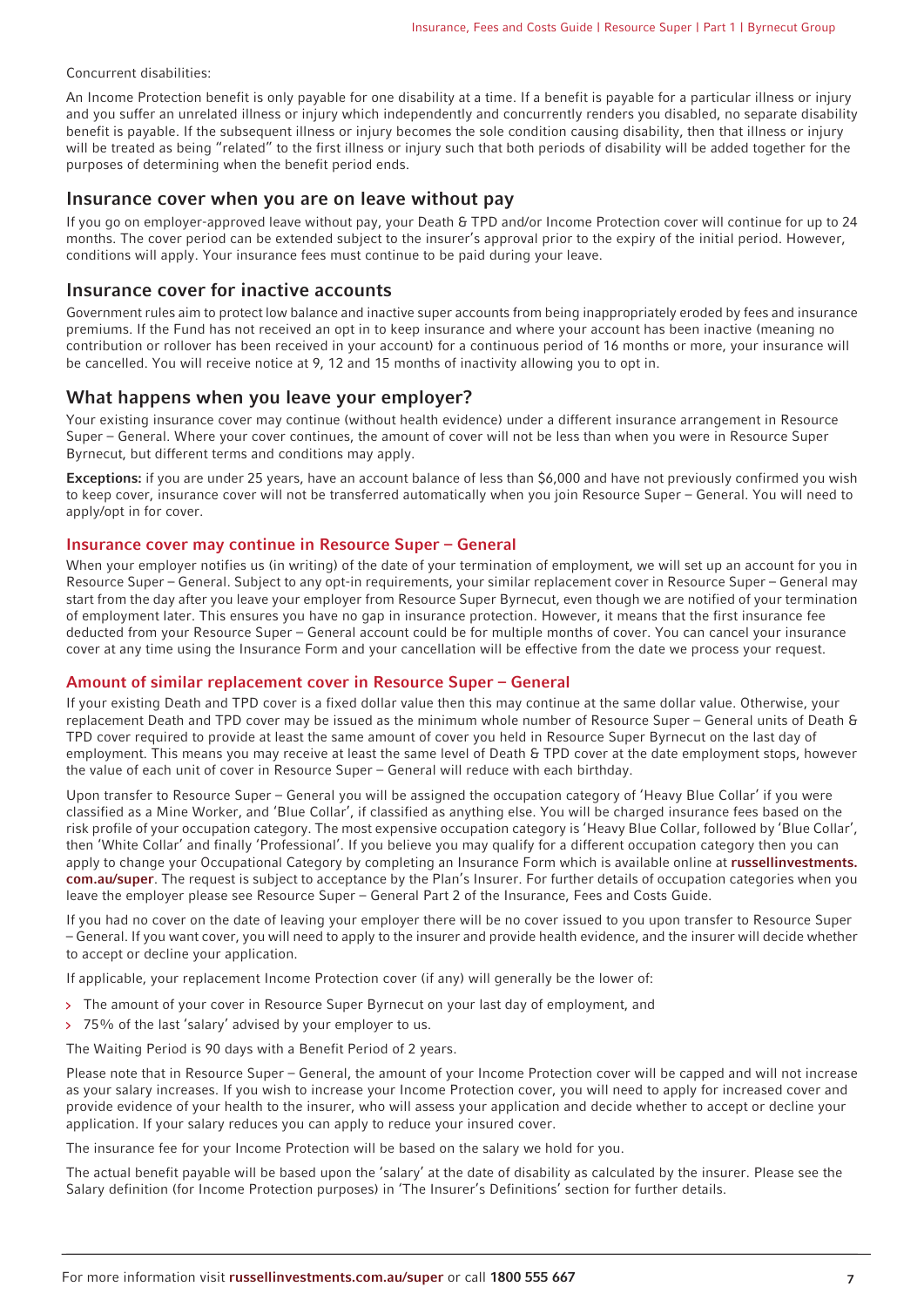#### **Who pays the insurance fees for the continued insurance cover in Resource Super – General?**

Please be aware that you will pay the insurance fees for the replacement insurance cover. The first insurance fee deducted from your Resource Super – General account will cover the period from the day after you left employment until the end of the month in which you joined Resource Super – General. This period could be multiple months, depending upon how promptly your employer advises us you have ceased employment.

You can cancel or in some cases reduce your insurance cover at any time by logging on to your account and selecting the 'Manage your insurance' option or returning a completed Insurance Form which is available in the log in area of our website or by calling us. The effective date of your cancellation will be the date your cancellation request is processed.

The insurance fees applicable to Resource Super – General can be found in Resource Super – General Part 2 of the Insurance, Fees and Costs Guide which is available at **[russellinvestments.com.au/super](https://russellinvestments.com.au/super)**.

Insurance cover issued in Resource Super – General is not separate from any cover you previously held in Resource Super – Employer. Cover issued in Resource Super – General is linked to the cover you previously held. Because of this, you are not able to claim a benefit twice. That is, you can claim only once on your 'Death and TPD' cover or only once on your 'Death only' cover (if you have any), either in your new or old account. The date of your disablement or death determines whether you claim under Resource Super – General or Resource Super – Employer.

If you lodge a TPD claim after joining Resource Super – General, the date you were disabled will determine whether your claim relates to your current or previous membership. This will then be the basis for determining the sum insured that applies and any other conditions you need to satisfy in order to be entitled to the insured benefit.

If, after you join Resource Super – General, you are paid a TPD benefit that relates to your previous Resource Super – Employer membership, your Resource Super – General 'Death and TPD' insurance cover will be cancelled. Any voluntary 'Death only' cover you have over and above your bundled 'Death and TPD' cover will continue. You may not claim a second TPD benefit from Resource Super – General, even if you develop a different medical condition prior to the cancellation of your Resource Super – General 'Death and TPD' cover.

# **Bundled Death & TPD cover**

Please be aware that any TPD cover you may have is bundled with death cover to form 'Death and TPD' cover. This means that while you can have Death Only cover, you cannot have TPD cover without death cover as well. It is possible to have higher cover for death than cover for TPD, but you may not have TPD cover higher than your death cover.

You can normally only claim either a TPD benefit or a death benefit, but not both. However, if you have higher Death than TPD cover and your TPD claim is accepted, the difference between the higher Death than TPD cover can continue as Death Only cover. Another claim can be made on this Death Only cover provided it is still in force at the date of death.

## **Making a claim**

If you would like to make a claim for a Terminal Illness benefit, a TPD benefit, an Income Protection benefit or advise the Plan of a member's death, please contact the Plan on 1800 555 667 for the appropriate forms and documents to be sent to you.

All claims involving insurance are assessed by both the insurer and the Trustee.

You should notify the Plan as soon as possible of any claim for a TPD benefit so that we can assist you with the claim process. It is highly recommended that you obtain medical evidence documenting the state of your health and your ability to work in any occupation, for which you are suited by education, training or experience, at or shortly after the time you stop working. This will help to avoid any potential delay in processing your claim. If your claim is delayed or you do not have evidence from the time you stopped working, the likelihood of your claim being approved by the insurer reduces significantly. If the insurer declines to pay your claim, the benefit is restricted to your account balance.

#### **Successful claims and insurance proceeds**

If your TPD or Terminal Illness claim is successful, any insurance proceeds will be credited to your account with the Plan. If you no longer hold an account with the Plan, a new account will be opened for you in Resource Super – General. The insurance proceeds will be invested in the Australian Cash option, until you instruct us otherwise.

Any insurance proceeds received in the event of your death are placed into your account with the Plan and will remain invested in the Plan until the Trustee has made a determination on how your account balance is to be distributed. The insurance proceeds are invested in the Australian Cash option until the death benefit is paid from the Plan.

If your Income Protection claim is successful, the insurance proceeds are generally paid directly to you by cheque or by EFT to your nominated bank account. PAYG tax will be deducted.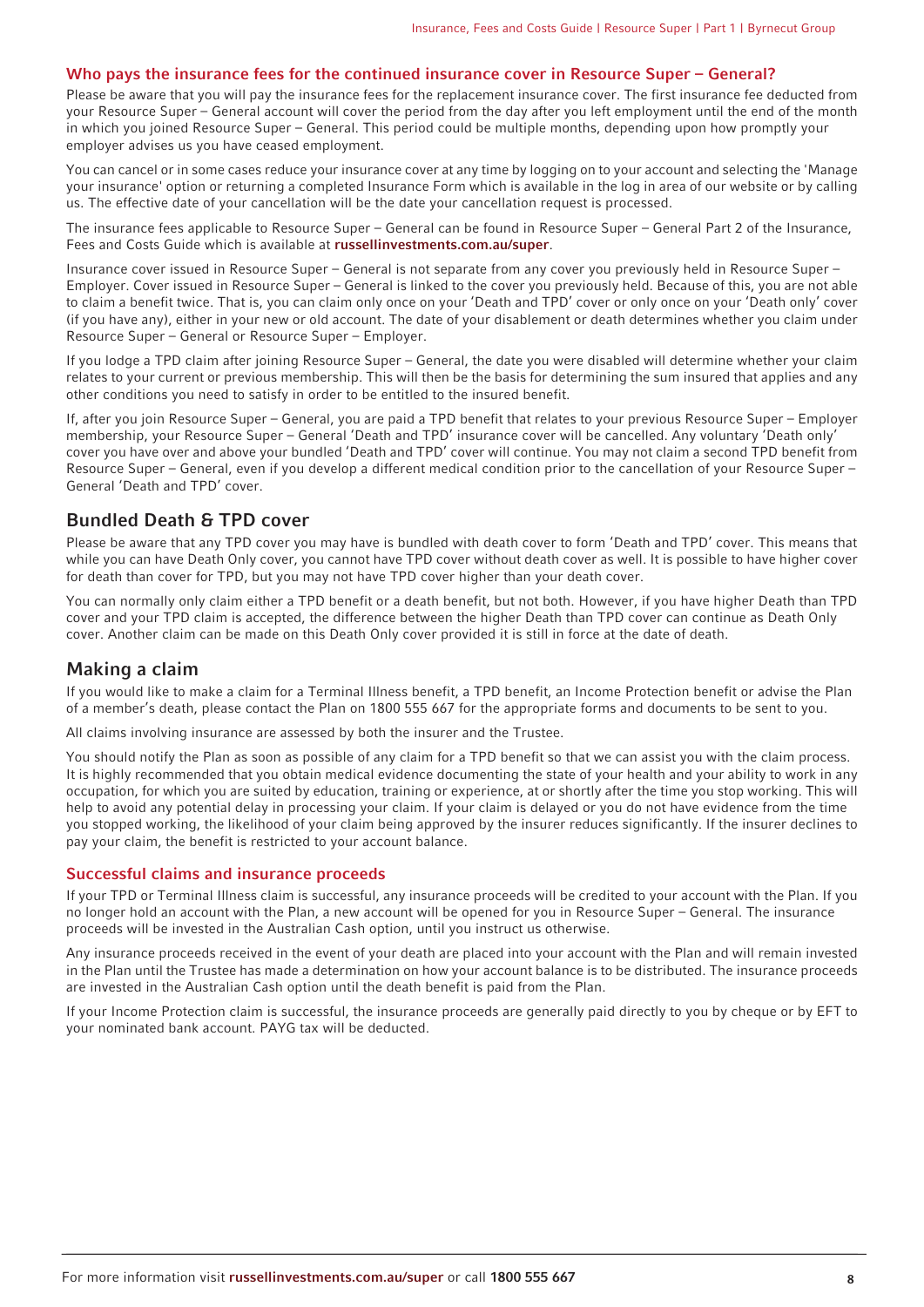# **Terminal Illness**

A Terminal Illness claim can be made to access:

- i) Any applicable Terminal Illness insurance cover (life expectancy of less than 12 months); and
- ii) Your superannuation account balance (life expectancy of less than 24 months).

There are different criteria to access any insured benefit and account balance.

#### **Insured benefit (life expectancy of less than 12 months)**

Terminal illness means:

- a) an insured person suffering from an illness that despite reasonable medical treatment, will lead to the insured person's death within 12 months of the date of certification; and
- b) the insurer is satisfied, on medical or other evidence, that despite reasonable medical treatment, the illness will lead to the insured person's death within 12 months of the date of certification referred to in paragraph (a).

The date of certification must be made while the insured person is covered under the insurance policy.

Where date of certification means the most recent date that two medical practitioners, one of whom specialises in the insured person's illness, certify that the illness will lead to the insured person's death within 12 months.

## **Your account balance (life expectancy of less than 24 months)**

To access your account balance, you must meet the following criteria:

- i) two registered medical practitioners have certified, jointly or separately, that the person suffers from an illness, or has incurred an injury, that is likely to result in the death of the person within a period (the certification period) that ends not more than 24 months after the date of the certification;
- ii) at least one of the registered medical practitioners is a specialist practicing in an area related to the illness or injury suffered by the person;
- iii) for each of the certificates, the certification period has not ended.

#### **Information you need to know**

If the medical opinion is a likely life expectancy of less than 24 months, but not less than 12 months, then you may be able to access your account balance, however, the insured benefit will not be payable. In this circumstance, it is important to note that if you wish to retain the current Death/Terminal Illness insurance cover for a future claim against the policy then you must ensure your insurance cover remains in force. **You must ensure you have sufficient funds within your account to meet your insurance fees.**

If you do not currently meet the criteria for the Terminal Illness insured benefit you may be able to make a TPD claim. However, please note that to qualify for a TPD benefit the Insurer must be satisfied that the insurance policy definition is met at the applicable time. A Terminal Illness diagnosis does not necessarily mean that the Total and Permanent Disablement definition is met.

Please contact us on 1800 555 667 for the appropriate forms and documents to be sent to you.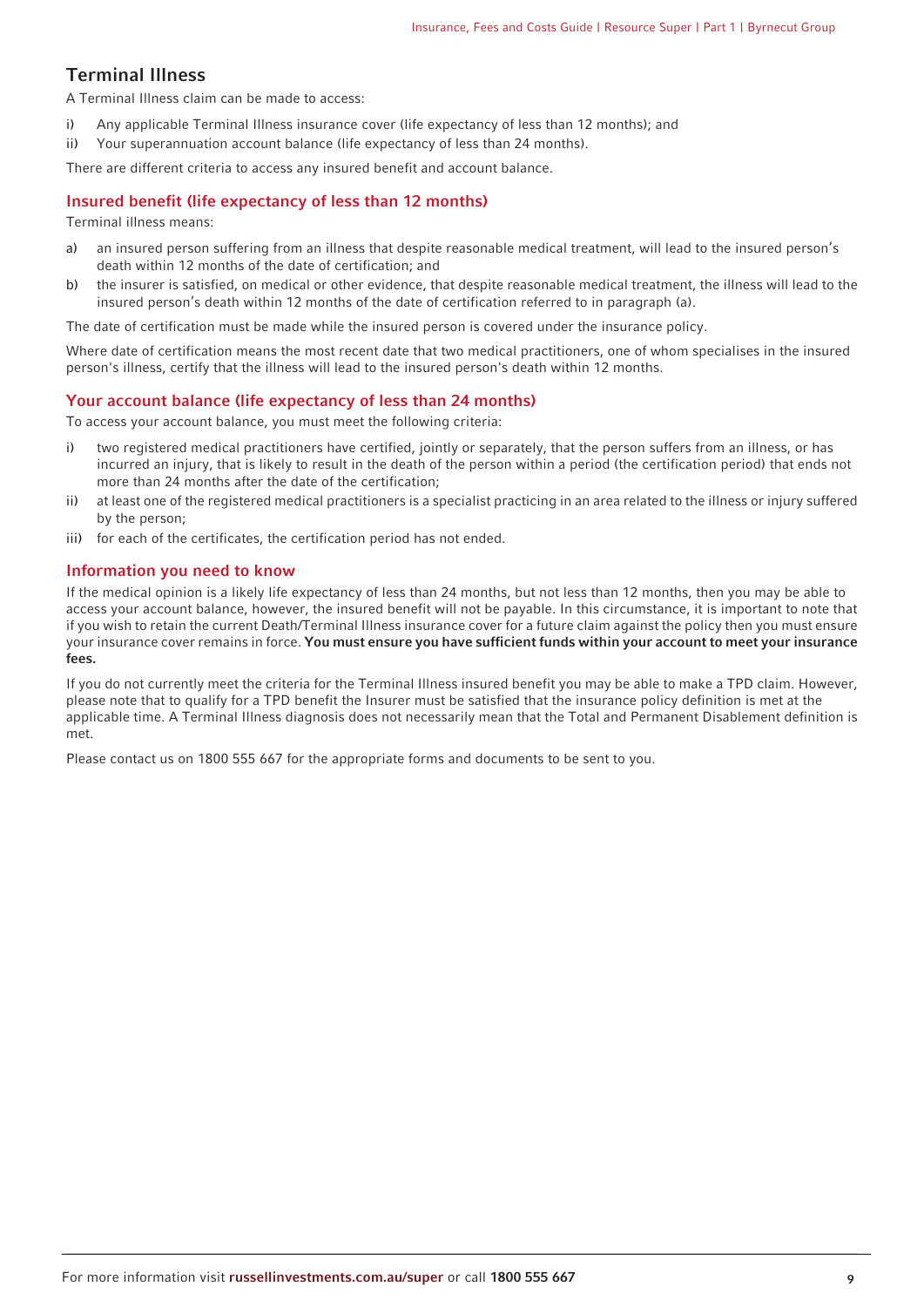# <span id="page-9-0"></span>**5. The insurer's definitions**

Words in italics have a special meaning within the insurance policy. Please contact us if you require a copy of these definitions. Because the definitions below are set by the insurer, all references to the words 'we', 'our' and 'us' refer to the insurer.

# **Active Employment**

Means a person who in our opinion is capable of performing their identifiable duties without restriction by an Illness or Injury for at least 35 hours per week (whether or not they are actually working those hours).

# **Limited Cover Conditions**

When the limited cover conditions apply, we will only pay a benefit for an illness or injury if it first becomes apparent or first occurs on or after the date the insured person's cover started or increased.

An illness or injury is considered to have first become apparent on the earlier of the day the insured person:

- a) is first given advice, care or treatment or recommended that they seek advice, care or treatment for the illness or injury, by a medical practitioner, or
- b) first had any symptom of the illness or injury for which a reasonable person in the same circumstances would have sought advice, care or treatment from a medical practitioner.

# **Salary for Death & TPD purposes (where applicable)**

The total regular income received by the insured person from the employer for personal exertion for their occupation, including any salary sacrifice amounts, directors fees and annualised allowances, but excluding bonuses, overtime payments, commissions, and superannuation contributions. Allowances include tool allowance, first aid allowance and site allowances, where applicable.

Where the *insured person* is a *casual employee* their income (as set out above), will be averaged over the previous 12 months or the actual period if less, subject to a minimum average period of 3 months.

# **Salary for Income Protection purposes**

The total regular income received by the insured person from the employer for personal exertion for their occupation, including any salary sacrifice amounts, directors fees and annualised allowances, but excluding bonuses, overtime payments, commissions, and superannuation contributions. Allowances include tool allowance, first aid allowance and site allowances, where applicable.

# **Total & Permanent Disablement (TPD)**

The definition of TPD which applies to you will depend on your age and average hours worked per week in the three months prior to the date of disablement.

Total and Permanent Disablement (TPD) means:

#### **Part 1 – Unlikely to work**

The insured person has been absent from their occupation with the employer through injury or illness for 3 consecutive months and has provided proof to our satisfaction that the insured person has become incapacitated to such an extent as to render the insured person unlikely ever to engage in or work for reward in any occupation or work for which he or she is reasonably qualified by reason of education, training or experience.

#### **Part 2 – Loss of use**

The insured person:

- a) has suffered
	- i) the permanent loss of use of 2 limbs, or
	- ii) the sight of both eyes, or
	- iii) the permanent loss of use of one limb and the sight of one eye (where limb is defined as the whole hand or the whole foot), and
- b) has been absent from their occupation with the *employer* through injury or illness for 3 consecutive months and has provided proof to our satisfaction that the insured person has become incapacitated to such an extent as to render the insured person unlikely ever to engage in or work for reward in any occupation or work for which he or she is reasonably qualified by reason of education, training or experience.

#### **Part 3 – Activities of daily living**

- a) The insured person has been absent from their occupation with the employer through injury or illness for 3 consecutive months and has provided proof to *our* satisfaction that the *insured person* has become incapacitated to such an extent as to render the insured person unlikely ever to engage in or work for reward in any occupation or work for which he or she is reasonably qualified by reason of education, training or experience, and
- b) We are satisfied that the *insured person* has become so disabled by bodily injury or illness that they are permanently unable to perform at least 2 of the following 6 basic activities of everyday living: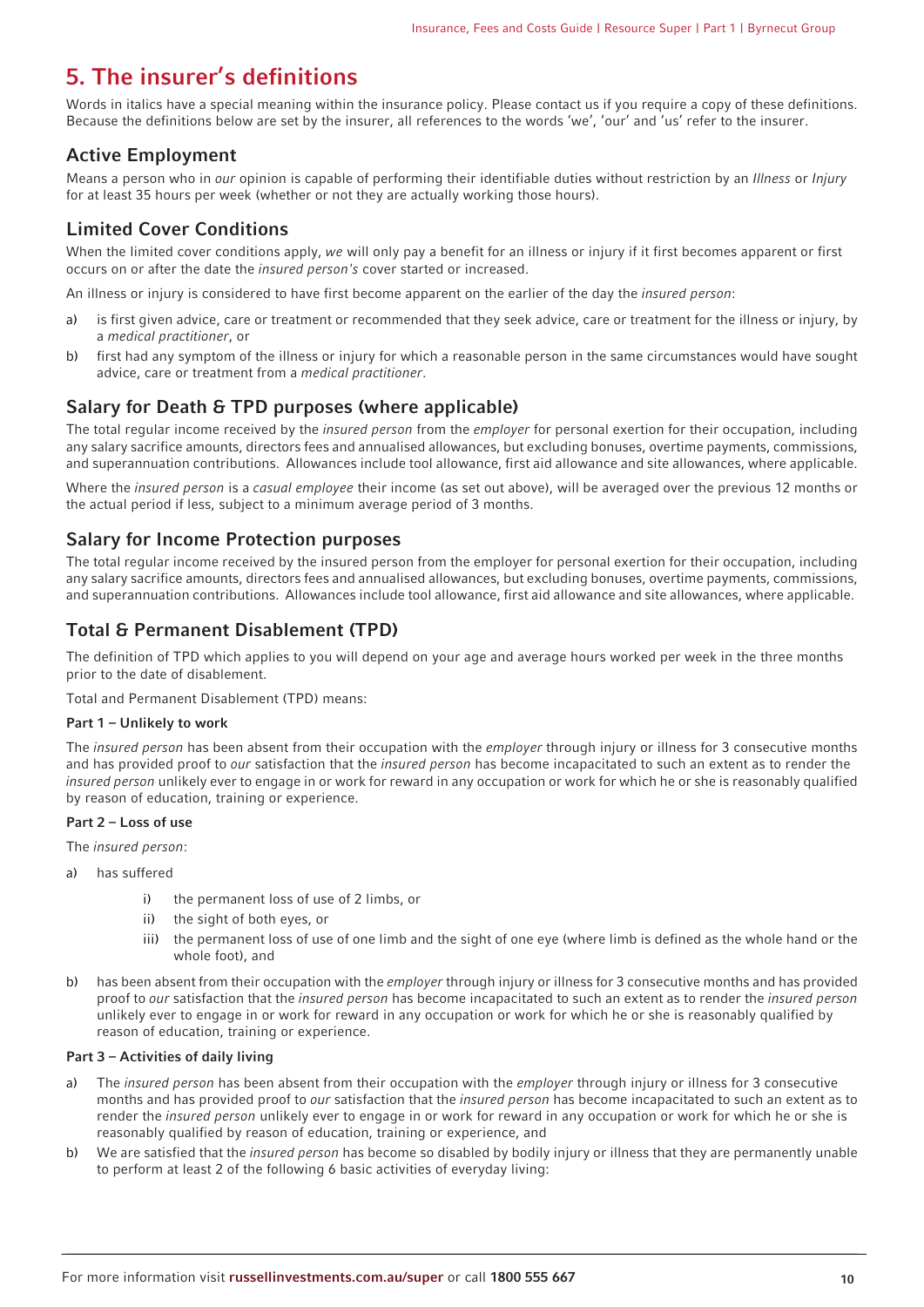- i) Bathing: to shower or bathe,
- ii) Dressing: to dress or undress,
- iii) Toileting: to use the toilet including getting on and off,
- iv) Feeding: to eat and drink,
- v) Mobility: to get out of abed or a chair or a wheelchair, or
- vi) Continence: to control bladder and bowel function.

If the insured person can perform the activity by using special equipment, they will be considered able to undertake that activity.

#### **Part 4 – Loss of intellectual capacity**

- a) The insured person has been absent from their occupation with the employer through injury or illness for 3 consecutive months and has provided proof to our satisfaction that the insured person has become incapacitated to such an extent as to render the insured person unlikely ever to engage in or work for reward in any occupation or work for which he or she is reasonably qualified by reason of education, training or experience, and
- b) We are satisfied that the *insured person* is suffering from the permanent deterioration or loss of intellectual capacity that has required the *insured person* to be under continuous care and supervision by another adult person for 3 consecutive months and this care is likely to be ongoing on a permanent daily basis.

**If cover is applicable to you**, the assessment of disability at time of claim will be based on the following in the three months prior to the date of disablement.

Part 1

- aged under 65, and
- worked for the *employer* on average a minimum of 15 hours in a normal working week in the three months immediately prior  $\rightarrow$ to the date of disablement<sup>\*</sup>.

Part 1

- $>$  aged under 65.
- > has been on a leave of absence for up to 24 months, and
- worked for the employer on average a minimum of 15 hours in a normal working week in the three months immediately prior to the start of the leave of absence<sup>\*</sup>.

#### One of Parts 2, 3 or 4

#### aged under 65, and

worked for the employer on average less than 15 hours in a normal working week in the three months immediately prior to the date of disablement<sup>\*</sup>.

One of Parts 2, 3 or 4

- > aged under 65,
- > has been on a leave of absence for up to 24 months, and
- worked on average less than 15 hours in a normal working week in the three months immediately prior to the start of the leave of absence\*.

One of Parts 2, 3 or 4

- aged under 65, and
- has been on a leave of absence for more than 24 months.

\* Where the insured person has been employed for less than 3 months, their weekly working hours will be averaged over their period of employment.

## **Total Disability (for Income Protection)**

The income protection benefit payable to you if you become totally and temporarily disabled is insured and is subject to the terms and conditions of any insurance policy in force as well as the Plan's rules. The Trustee of the Plan will independently review the insurer's decision.

The current definition applied by the insurer:

#### **Standard Definition**

For an insured person who has been working on average a minimum of 15 hours in a normal working week in the three months (or where the insured person has been employed for less than three months, over their period of employment) immediately prior to the date of disablement: